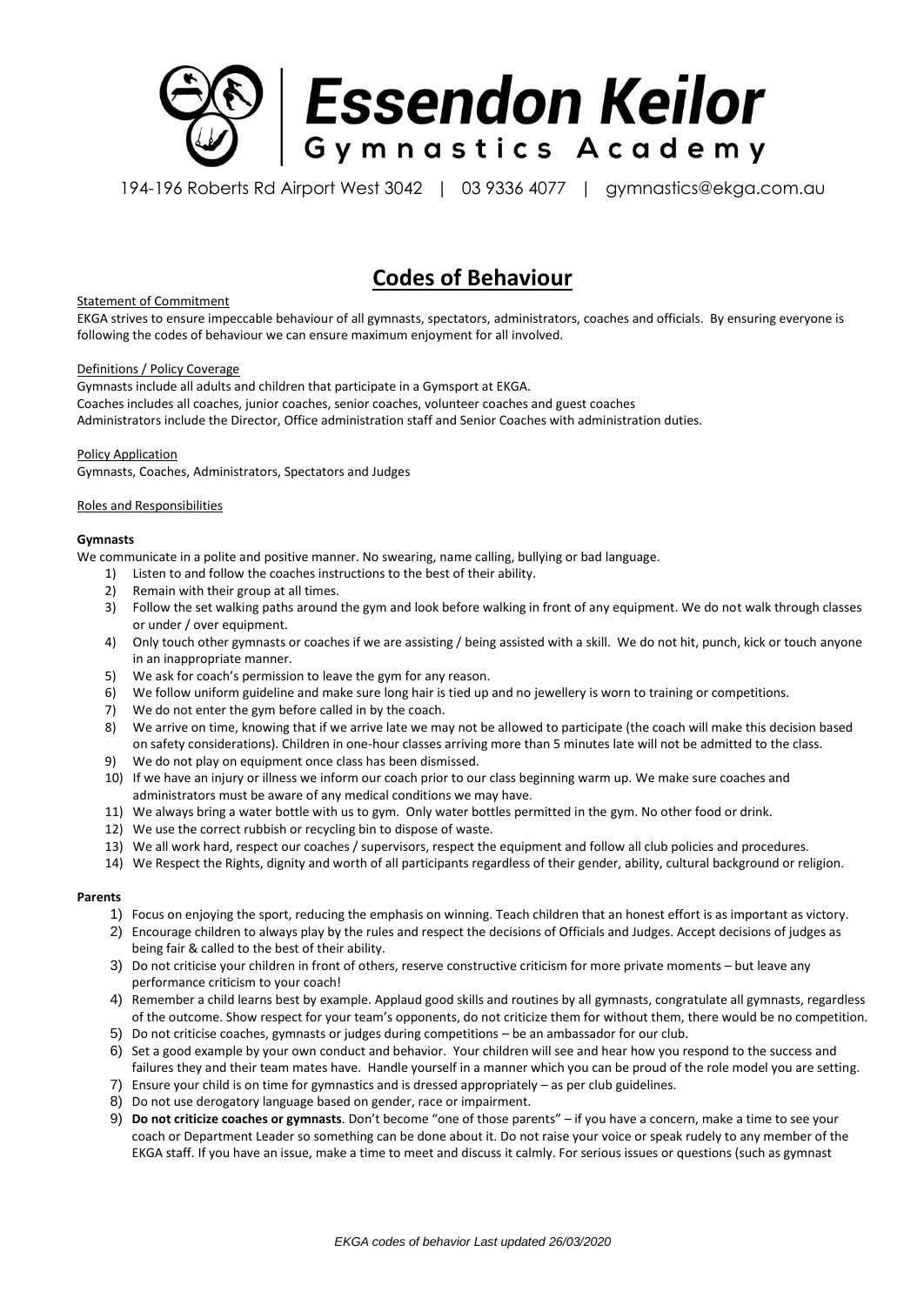

194-196 Roberts Rd Airport West 3042 | 03 9336 4077 | gymnastics@ekga.com.au

behaviour/training concerns or team selection) please ensure any discussion with coaches is done in a private place (not the viewing area as it is not appropriate for other children to hear such discussions).

- 10)Encourage children to participate if they are interested. If they are not, don't force them.
- 11)Support all efforts to remove verbal and physical abuse from sporting activities (from parents as well as gymnasts).
- 12)Respect the Rights, dignity and worth of all participants regardless of their gender, ability, cultural background or religion.
- 13)We accept parents and spectators need to wait in the viewing area (Special needs, Tiny Tots and Squirts excepted).
- 14)Remember children play sport for fun. Children are involved in sport for their enjoyment, not yours. They are not participating for the entertainment of spectators. They are not miniature professionals, but kids having fun!

#### **Coaches**

- 1) We are reasonable in our demands on young gymnasts' time, energy and enthusiasm.
- 2) We remember that children participate for fun & enjoyment and that winning is only part of their motivation. Never ridicule children for making mistakes or losing.
- 3) We ensure that equipment & facilities meet safety standards and are appropriate to the age & ability of gymnasts. We are safety conscious and ensure that all equipment is used and adjusted correctly.
- 4) We make sure all equipment is returned to its correct place at the conclusion of our classes.
- 5) We follow the advice of a physician when determining when an injured gymnast is ready to recommence training.
- 6) We ensure that only participants are allowed in the gym. Parents and family members need to wait in the viewing area (Special needs, Tiny Tots and Squirts excepted).
- 7) We follow uniform and presentation guidelines ourselves and remind our gymnasts to do the same.
- 8) We ensure that the time gymnasts spend with us is a positive experience. All young people are deserving of equal attention and opportunities.
- 9) We do not spend time alone with a child, we always ensure there are always other children or other adults present. We only touch gymnasts or other coaches if we are assisting / being assisted with a skill. Any physical contact with a young person should be appropriate and necessary for the gymnasts skill development or safety.
- 10) We do not offer gymnasts lifts to or from training or events
- 11) We conduct ourselves in a manner consistent with our position as a positive role model for children and as a representative of EKGA
- 12) For serious issues concerning a gymnast (such as behaviour/training concerns or team selection) we ensure any discussion with parents is done in a private place (not the viewing area).
- 13) We follow and implement all of EKGA's policies and guidelines
- 14) We respect the rights, dignity and worth of all participants regardless of their gender, ability, culture or religion.

# **Administrators**

- 1) Ensure that no coach is left in the gym with children by themselves whenever possible.
- 2) Ensure that opportunities for participation in gymnastics are made available to all children, regardless of ability, size, shape, gender, age, disability or ethnic origin wherever possible.
- 3) Equipment and facilities must be safe and appropriate for the ability level of participating children.
- 4) Rules, equipment, length of competitions and training schedules should take into consideration the age, ability and maturity level of participating children.
- 5) Ensure that adequate supervision is provided by qualified and competent coaches and officials capable of developing appropriate sports behaviour and skills.
- 6) Remember that as children participate for enjoyment, downplay the importance of awards.
- 7) Provide workshops aimed at improving the standards of coaching and officiating, with an emphasis on appropriate sports behaviour and skills.
- 8) Ensure gymnasts, coaches, spectators and officials are aware of codes of behavior
- 9) Promote education and learning amongst staff and create learning opportunities for all staff.
- 10)Respect the rights, dignity and worth of all participants regardless of their gender, ability, cultural background or religion.
- 11)Involve young people in planning, leadership, evaluation and decision making related to the activity where possible.

# **Judges**

- 1) Interpret rules and regulations fairly and to the best of your abilities.
- 2) Be consistent, objective and courteous in calling all infractions.
- 3) Publicly encourage rule changes which will reinforce the principles of participation for fun and enjoyment.
- 4) Actions speak louder than words. Ensure that both on and off the court your behaviour is consistent with the principles of good sportsmanship.
- 5) Make a personal commitment to keep yourself informed of any new or changing judging requirements and the principles of growth & development of children.